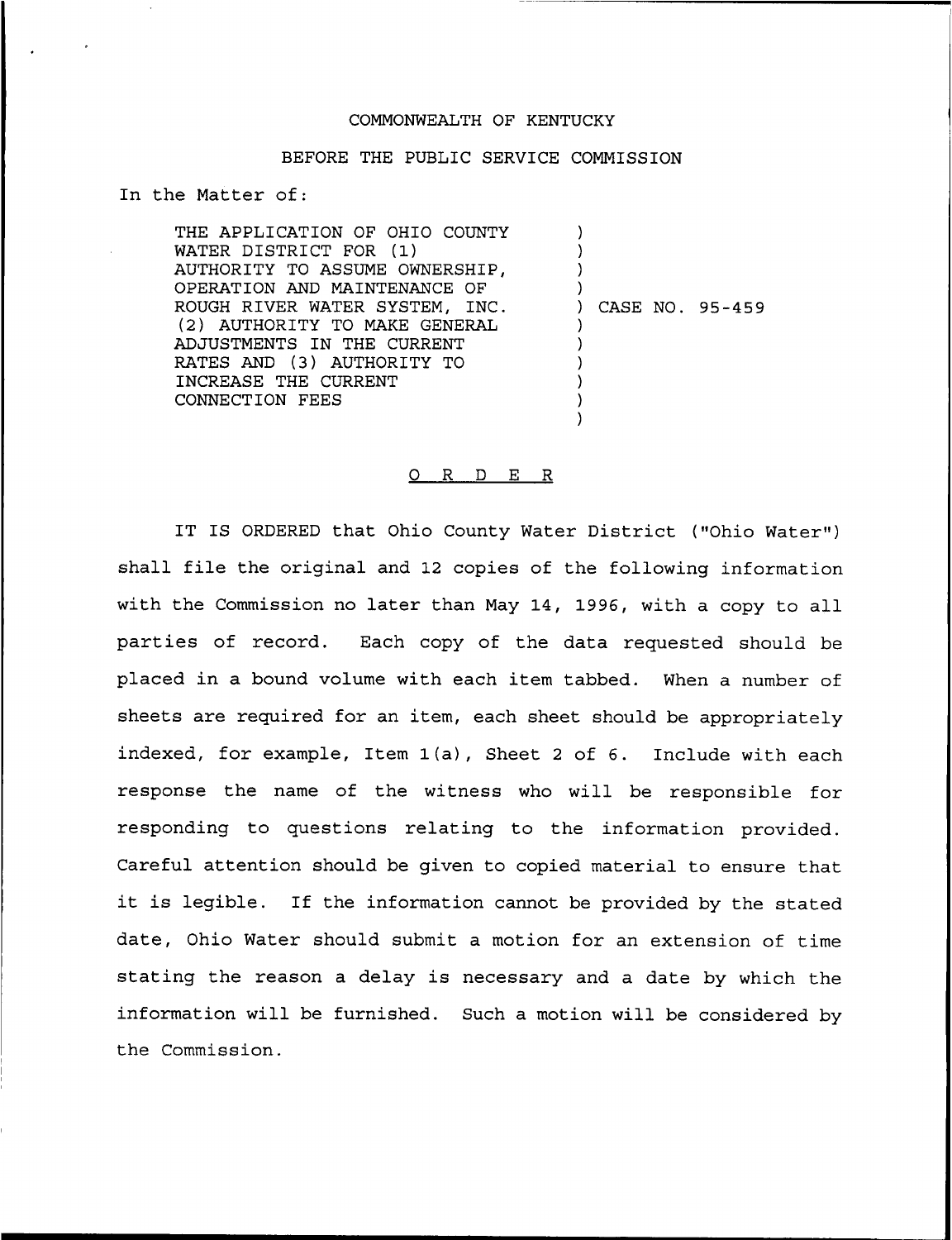Provide an update of Exhibit S, the Summary of Revenues  $1.$ Expenses with Adjusted Operations, to reflect using 1995 as the test period. Include copies of all assumptions, calculations, and workpapers used in the update.

2. Provide a copy of the maintenance agreement between Rough River Water System, Inc. ("Rough River Water") and Ohio Water.

3. Refer to Schedule S, pro forma adjustment 4:

a. Explain why Ohio Nater proposed to eliminate Rough River Water's office supply expense from the combined operations.

b. Would the merger cause Ohio Water's office expense to increase? Explain.

4. Refer to Schedule S, pro forma adjustment 7. Ohio Water determined that the pay raises given to its hourly employees would result in an increase to operating expenses of \$8,320. Provide a detailed calculation of the proposed \$8,320 increase.

5. Refer to Exhibit P, Breakdown of Salary Expense Year Ended December 31, 1994:

a. Provide the date James Porter was hired to assume purchasing and public relations duties, his starting annual salary, and his current annual salary.

b. Nas Mr. Porter given the position with Ohio Water because of his past experience as an Ohio County Commissioner? Explain.

c. Explain why John White was demoted to water plant superintendent and Mr. Porter was promoted to general superintendent.

 $-2-$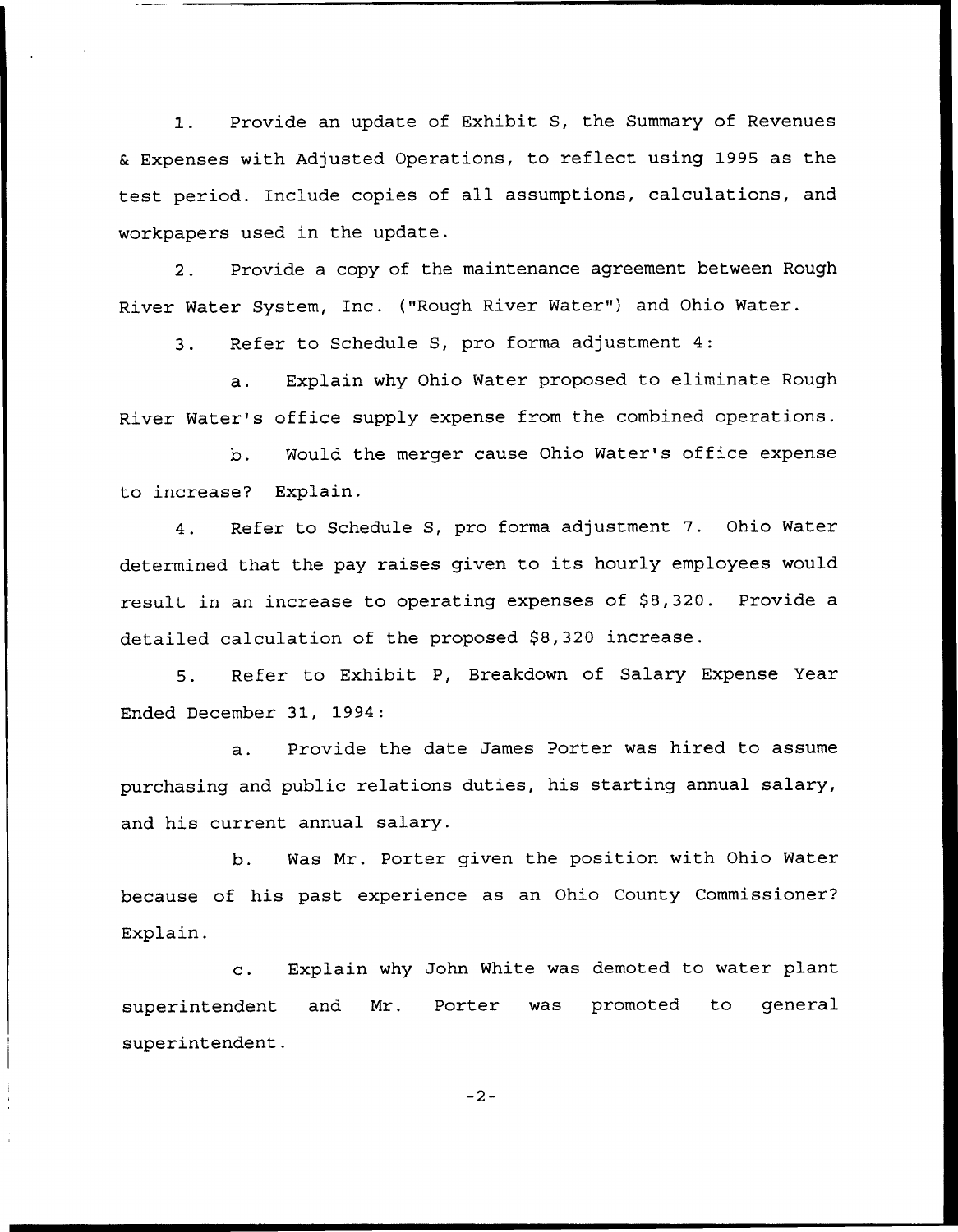d. Explain the necessity for the following supervisory positions: General Superintendent; Office Manager; Water Plant Superintendent; and Maintenance Superintendent. Include in the response any justification for maintaining four supervisor positions.

e. Provide a complete explanation of any additions or deletions to Ohio Water's work force since December 31, 1994.

6. Provide an analysis of the July 1995 wage increase and the number of hours each employee worked during 1995 in the format provided as Schedule 6 in Appendix A.

7. Provide an analysis of the salaries Ohio Water paid its employees in 1995 in the format provided as Schedule 7 in Appendix  $A$ .

8. Provide a detailed job description for each of Ohio Water's employees.

9. Describe Ohio Water's policy regarding the payment of overtime to salaried employees.

10. Explain why the only payroll cost that was capitalized in 1994 was paid to the part-time laborers.

11. Provide the date, the amount, and percentage of pay raises given each employee of Ohio Water in 1991, 1992, 1993, and 1994.

12. a. For each employee of Rough River Water, provide the job title and annual salary.

b. Explain whether Ohio Water will retain Rough River Water's employees if the systems are merged.

 $-3-$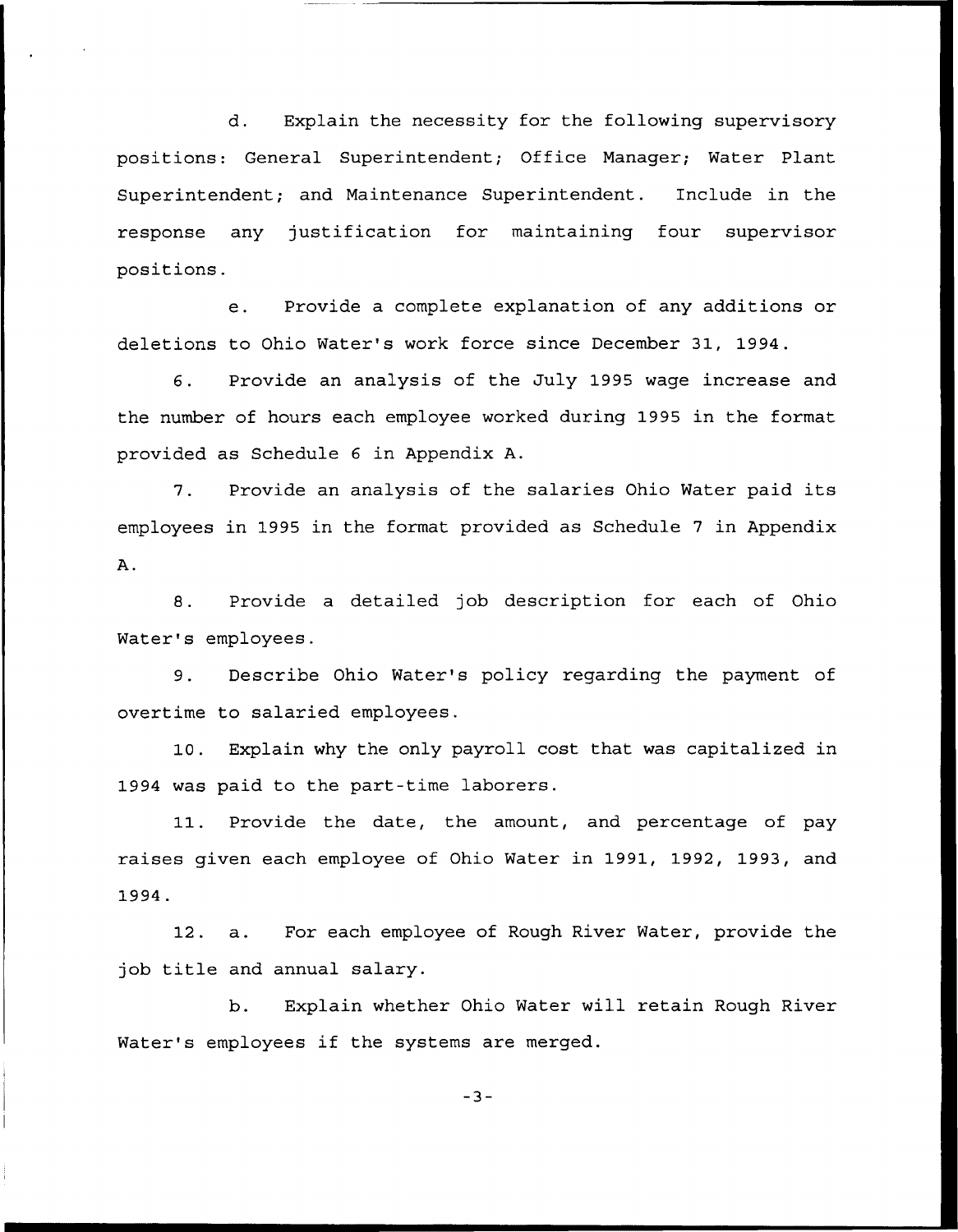13. Has Ohio Water implemented its flushing program? If yes, provide the date the program was implemented, the name of the new employee, and the salary of the new employee.

14. Refer to Exhibit S, pro forma adjustment 9:

a. Provide the date of purchase for the trucks and a copy of the purchase order or bill of sale.

b. Did Ohio Water purchase the trucks with internally generated funds or was <sup>a</sup> loan obtained? If Ohio Water obtained a loan, provide a copy of the loan agreement.

15. Refer to Exhibit S, pro forma adjustment 10:

a. Provide a detailed schedule of the rate case costs incurred to date in the format provided as Schedule 15 in Appendix A. Provide a copy of any invoice for expenditures of \$100 or more.

b. Provide an itemized estimate of the total rate case cost Ohio Water expects to incur in the format provided as Schedule 15 in Appendix A.

c. When was the hydraulic analysis performed and what was the actual cost of the analysis?

d. Was the hydraulic analysis recorded as an expense in the year that it was incurred and paid? If no, explain how the cost was recorded.

e. Provide <sup>a</sup> copy of the engineering invoices that are connected with the hydraulic analysis.

16. Refer to Exhibit S, pro forma adjustments 11 and 12:

 $-4-$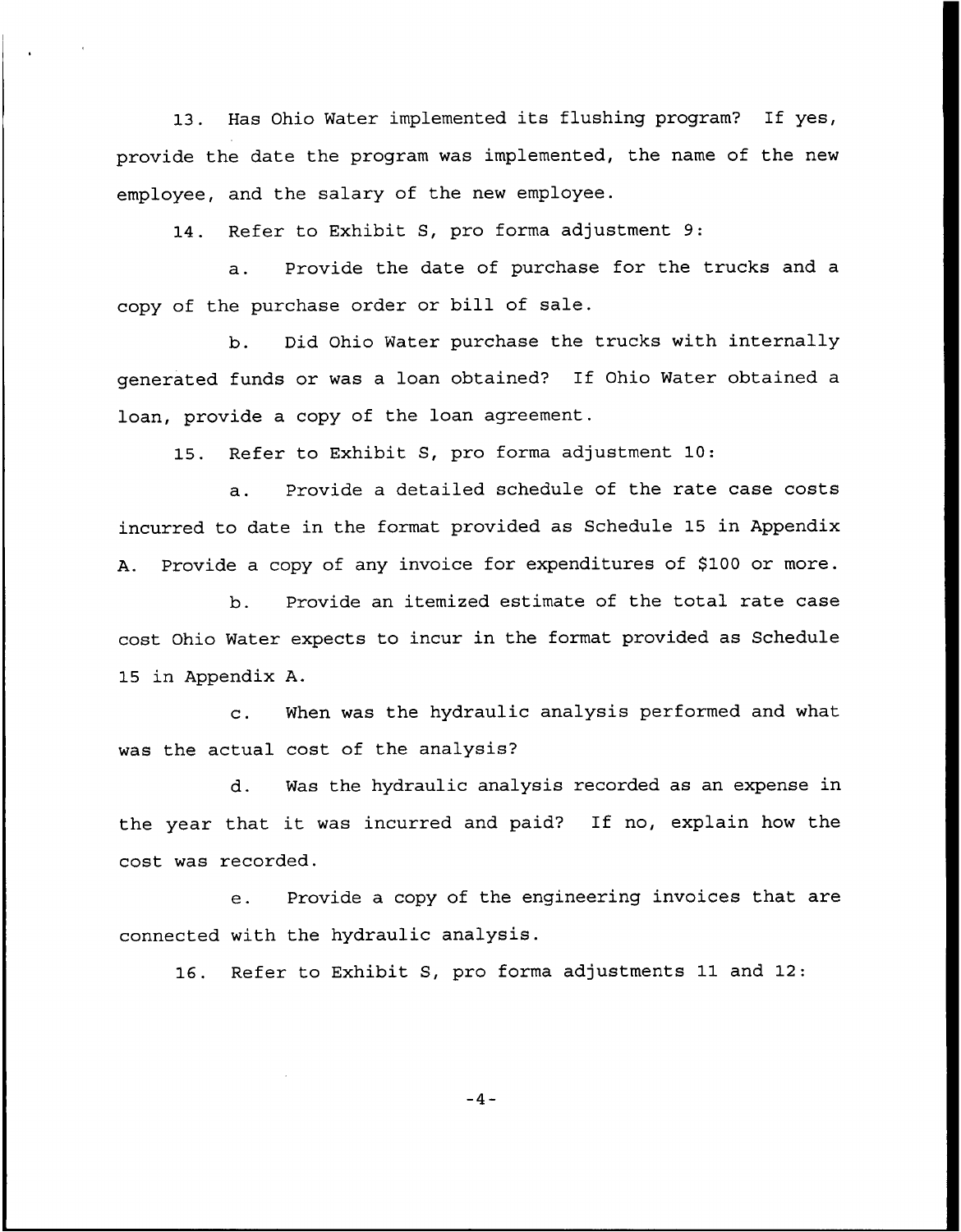a. Explain why Ohio Water proposes to replace its meters rather than proposing meter testing expenses related to compliance with 807 KAR 5:066, Section 16.

b. Provide documentation to support Ohio Water' estimated replacement cost of \$27.27 per meter.

c. Justify Ohio Water's proposal to depreciate its new meters over 5 years.

17. Give a brief description of Rough River Water's contract labor and transportation expenses and explain why they were removed from pro forma operations.

18. Explain Note <sup>2</sup> of Exhibit <sup>L</sup> which states: "The cost of water purchased from Ohio Water was increased by 30% to approximate the estimated increase in water rates."

19. Reference Exhibit N, page 5, Note 1C of Rough River Water's notes to financial statements. Explain why Rough River Water is using the modified accelerated cost recovery system ("MACRS") depreciation method rather than the straight line method required by the Uniform System of Accounts for Water Districts and Associations.

20. On page 11, line 3, of his testimony, Mr. Porter states that Ohio Water is, "operating reasonably close to capacity," while on line 19 he states that Ohio Water is, "continually expanding its customer base." Explain how these two conditions can coexist.

21. Provide a detailed description of the employee benefit package offered by Ohio Water.

 $-5-$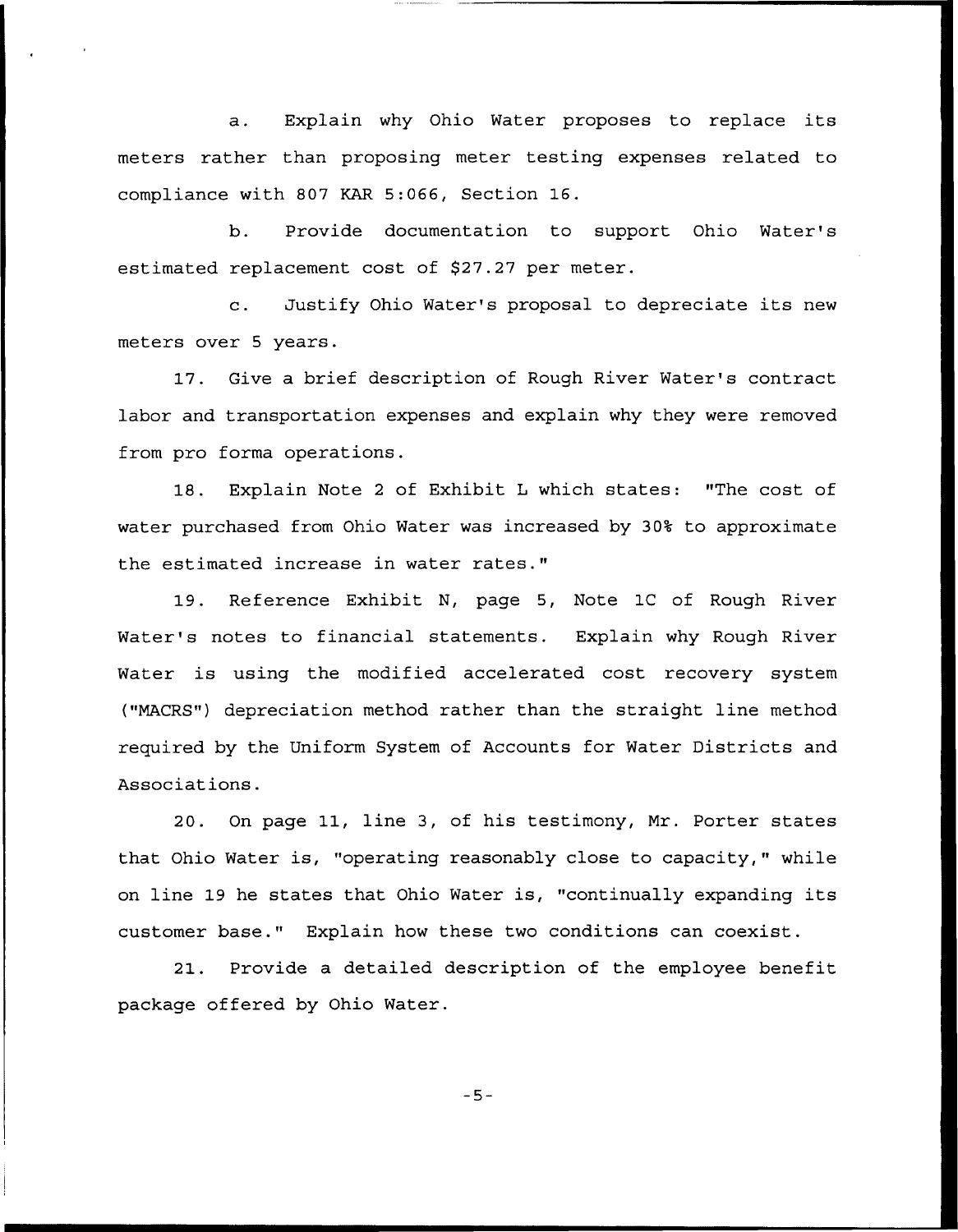22. Does Ohio Water provide health insurance to its employees? If yes, provide the health insurance information in the format provided as Schedule 22 in Appendix A.

23. Provide a detailed explanation for the increase in Ohio Water's chemical expense between 1993 and 1994.

24. Provide an analysis of Ohio Water's following 1995 expense accounts in the format provided as Schedule 24 in Appendix A. Include a copy of the invoice for each expenditure of \$200 or more.

| $a$ . | Chemicals                                                      | \$81,558 |
|-------|----------------------------------------------------------------|----------|
|       | b. Materials & Supplies: Source of<br>Supply & Exp. - Maint.   | \$18,252 |
|       | c. Materials & Supplies: Water<br>Treatment Exp. - Maint.      | \$15,717 |
|       | d. Materials & Supplies: Trans &<br>Distribution Exp. - Maint. | .515,022 |
| е.    | Contractual Services - Enq.                                    | \$37,175 |
| f.    | Contractual Services - Acct.                                   | \$22,915 |
| q.    | Contractual Services - Other                                   | \$21,716 |
| h.    | Transportation                                                 | \$29,955 |

25. a. Provide an analysis of Ohio Water's insurance coverage and premiums in the format as provided as Schedule 25 in Appendix A.

b. What effect will the merger have on future premiums? Provide any documentation available to support the response.

c. Provide a copy of latest workers' compensation invoice showing the current annual premium.

 $-6-$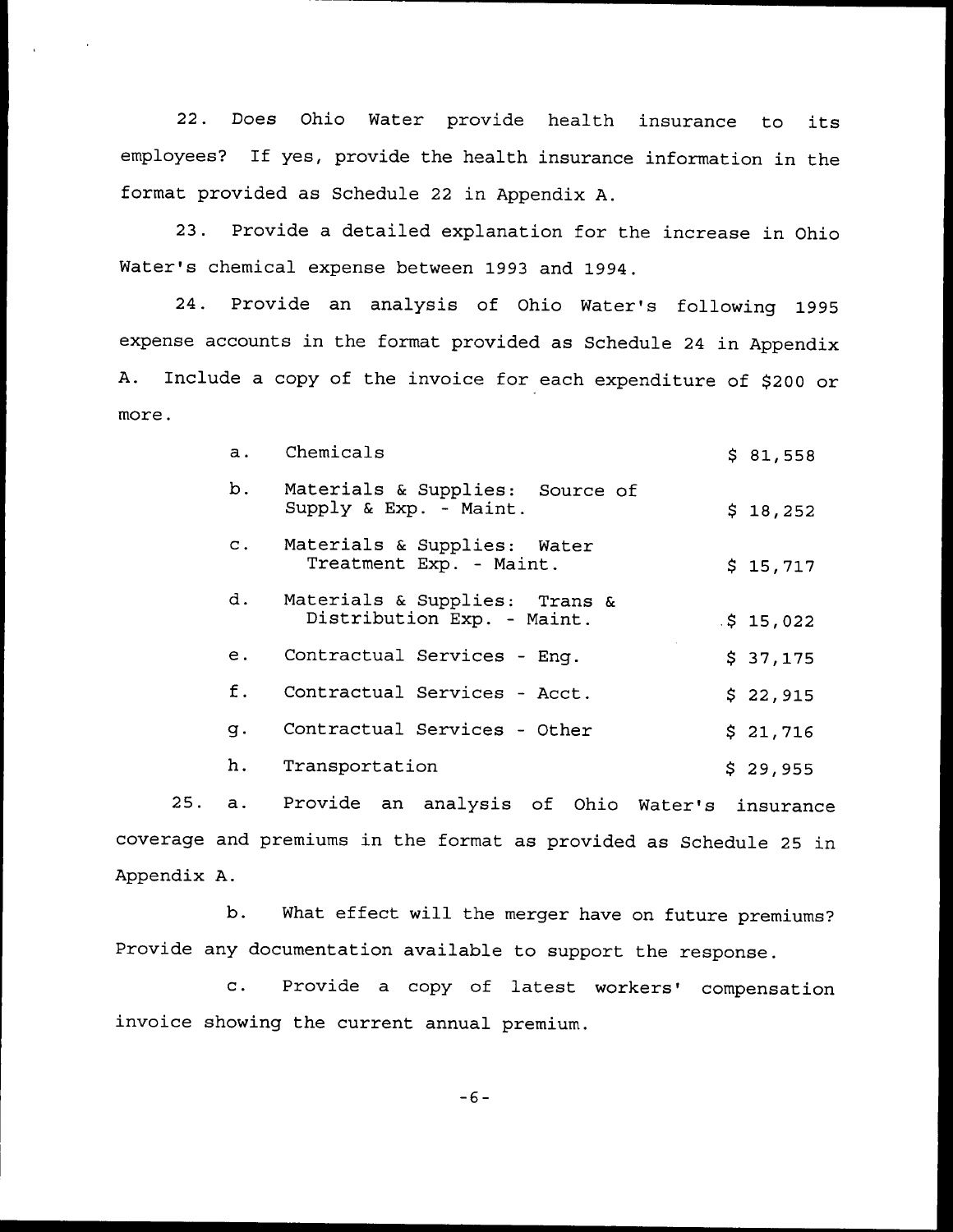26. a. Provide copies of the electric invoices Ohio Water paid in the period of November 1994 through February 1996.

b. Provide copies of the electric invoices Rough River Water paid in the period of November 1994 through February 1996.

27. Explain the increase of \$98,040 between 1993 and 1995 in Ohio Water's salaries and wage expense — employees.

28. Explain the \$9,207 gain from the disposition of utility property Ohio Water reported in 1995.

29. 1995 line loss for Ohio Water and Rough River Water was 20.8 percent and 29.8 percent, respectively. Provide an analysis showing the 1995 line loss of the merged system.

30. Provide an explanation as to how the proposed rate structure as set out in Exhibit <sup>K</sup> was designed. Was a cost-ofservice study prepared? If so, provide <sup>a</sup> copy.

31. Provide a breakdown of expenses which are included in the calculation of the proposed rate of S4.53 for usage between 2,001 and 100,000 gallons and the proposed rate of \$1.30 for all usage in excess of 100,000.

32. Ohio Water's current tariff provides that applicants requesting a 1 or <sup>2</sup> inch connection be charged the actual cost incurred in providing the connection. Why is Ohio Water proposing to revise its tariff to include <sup>a</sup> fixed charge for 1 and <sup>2</sup> inch connections'2

33. Refer to Exhibit T, Schedule of estimated cost of service connections.

 $-7-$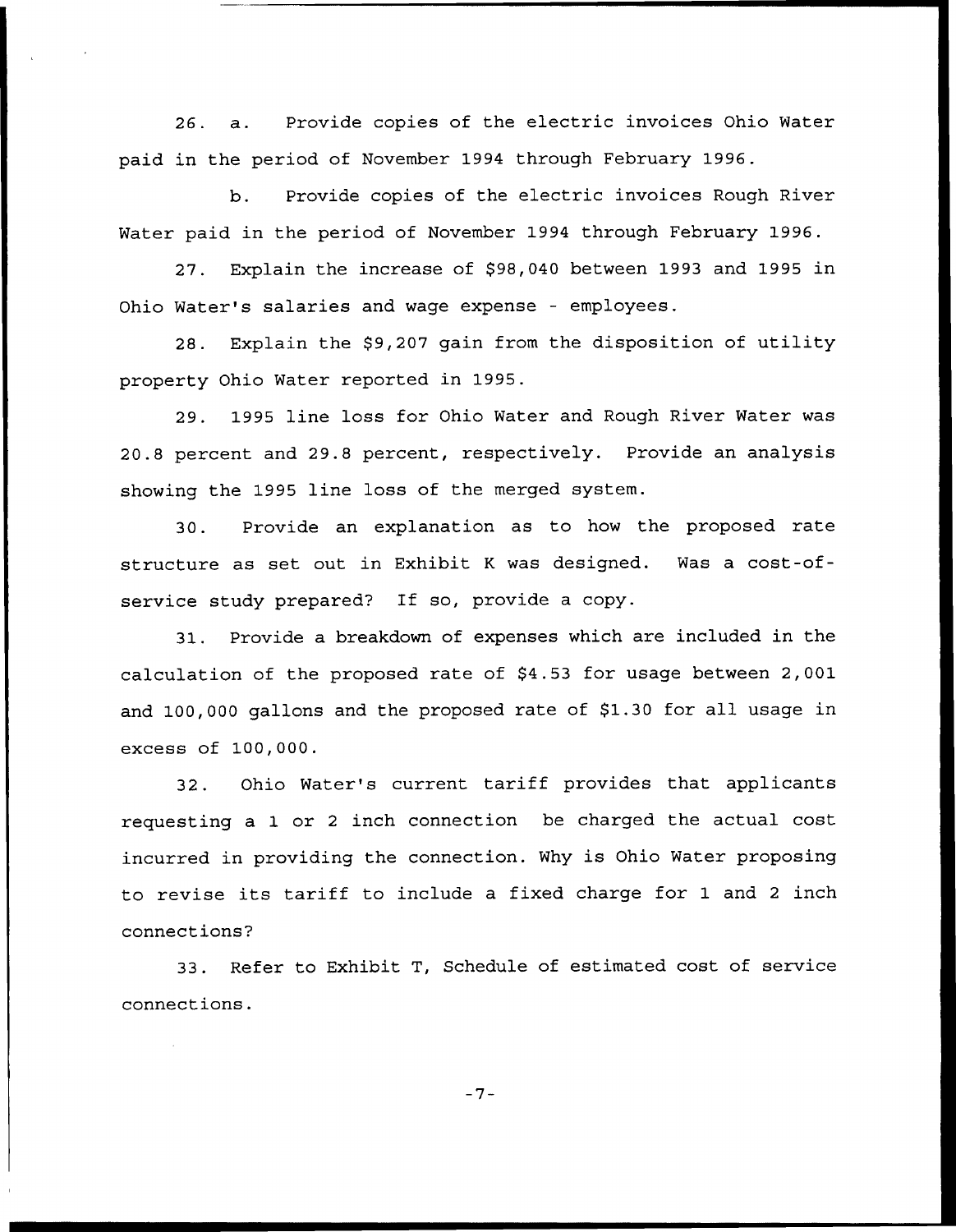a. What items from Pages <sup>3</sup> and <sup>4</sup> of the price quote from Nemhoener Waterworks are included in the proposed materials cost of \$2S5.82 for the 1 inch meter setting? Are all items from the price quote included? If not, explain why those items were excluded.

b. Nith regard to the <sup>2</sup> inch meter setting, how did Ohio Water arrive at the cost of \$320 and \$120 for backhoe, operator and labor?

c. What items from Pages <sup>4</sup> and <sup>5</sup> of the price quote from Wemhoener Waterworks are included in the quote of \$1,115.13? Why were certain items excluded from the calculation?

d. Provide cost justification for each proposed connection fee in accordance with the cost justification schedule in Appendix B.

34. What is the current rate charged to the city of Beaver Dam?

35. Has Beaver Dam been notified of this proposed rate increase? If yes, provide a copy of the notice.

36. Provide a breakdown of monthly water usage for Beaver Dam during 1995.

37. Does Beaver Dam have its own storage tanks?

3S. Provide a breakdown of monthly usage during 1995, for each customer separated by meter size. If possible provide this information on a computer disk in a spreadsheet format compatible with Lotus 123. If this information is not available on computer, for Rough River Water who bills manually, provide a copy of the

 $-8-$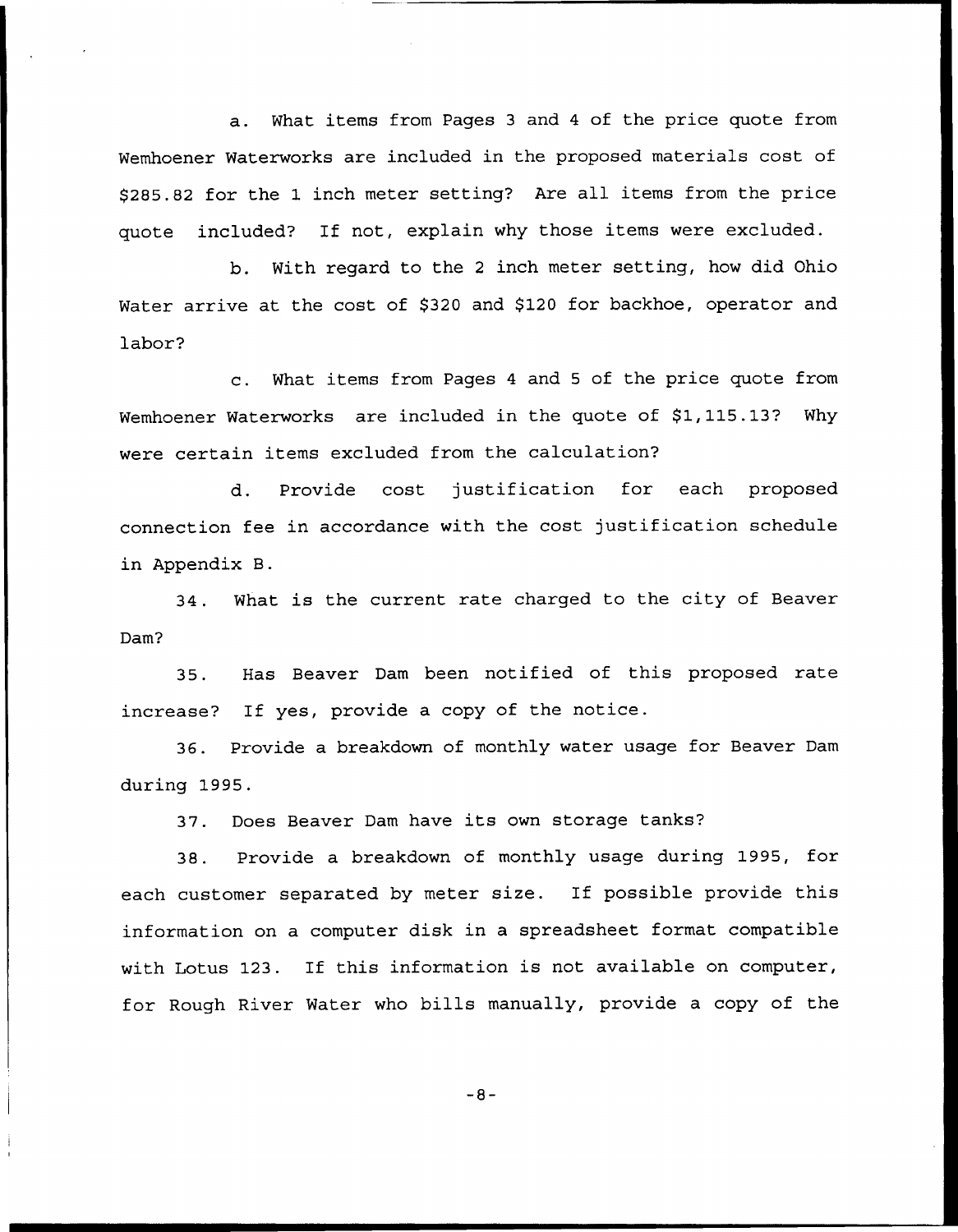billing records. All information must show the meter size for each customer.

39. Refer to Exhibit J, pages 1 of 3 and 3 of 3, Usage and Revenue by Rate Increment for Existing Customers. The second Bracket 6 line on page 1 of 3 appears to have been omitted from the combined usage/revenue table on page <sup>3</sup> of 3. Explain the apparent omission or provide a correction.

40. Refer to the middle rate step for water rates in Exhibits <sup>F</sup> and G. This step is not consistent with the rates listed in Exhibit E, the public notice. It would appear this step should be listed as "Next 98,000 gallons." Explain the discrepancy or provide a correction.

Done at Frankfort, Kentucky, this 30th day of April, 1996.

PUBLIC SERVICE COMMISSION

Junda K Breathith

ATTEST:

Executive Director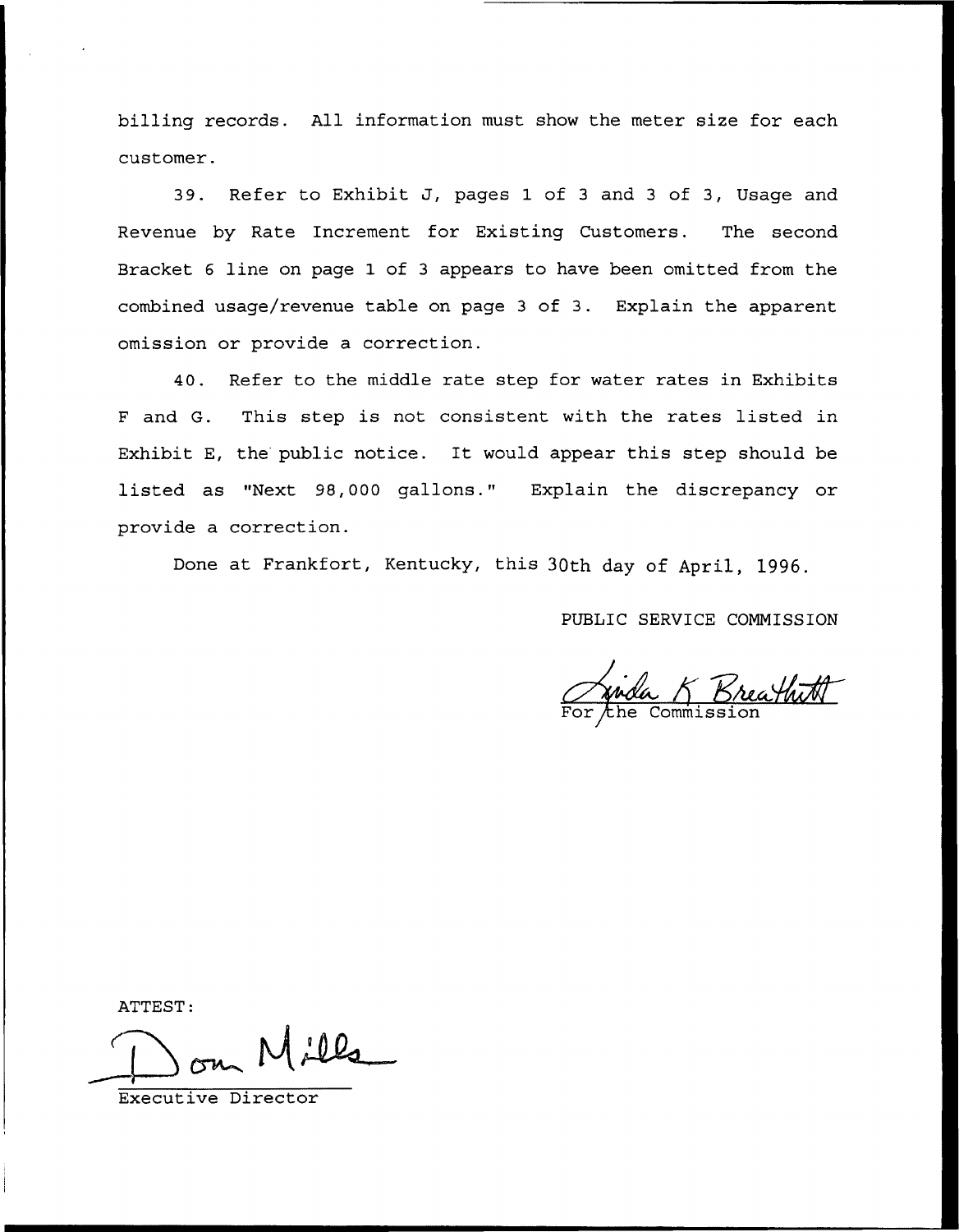$\frac{1}{2}$ \_<br>\_ მ<br>ი ដ<br>អូមិ<br>វិត្ត Ohio Co<sub>l</sub><br>ase No. 9<br>Increase rd rd

o 0 e<br>of<br>Res Sched<br>Page<br>Witnes

ق

| Overtime Total<br>1995 Hours Worked<br>egular |
|-----------------------------------------------|
| ase Salary<br>Increase<br>Over $1994$         |
| Base Salary<br>July 1995                      |
| ase Sa.<br>りりむ                                |
| <b>Titl</b>                                   |
| Name<br>mployee                               |
|                                               |

## APPENDIX A

AN APPENDIX TO AN ORDER OF THE PUBLIC SERVICE COMMISSION OF KENTUCKY IN CASE NO. 95-459 DATED APRIL 30, 1996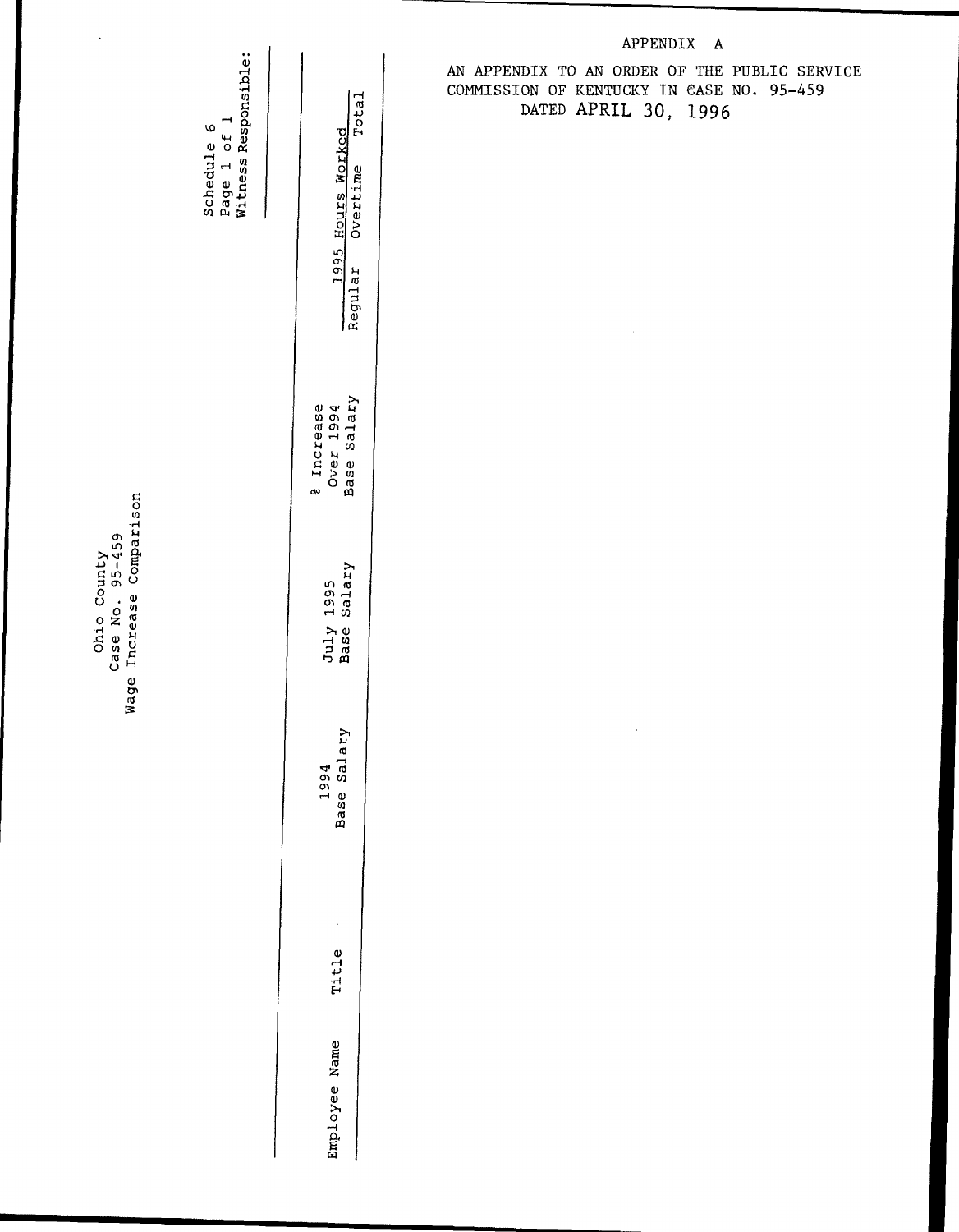N ែក្តី gō<br>U  $\frac{5}{9}$   $\frac{8}{9}$ ដ<br>ី <u>»</u> ក្នុ Nõ,

 $\overline{\phantom{a}}$ 

**STGIOO** o<br>Pes<br>Res ned<br>19 e<br>1 fnes ti<br>Dat<br>H N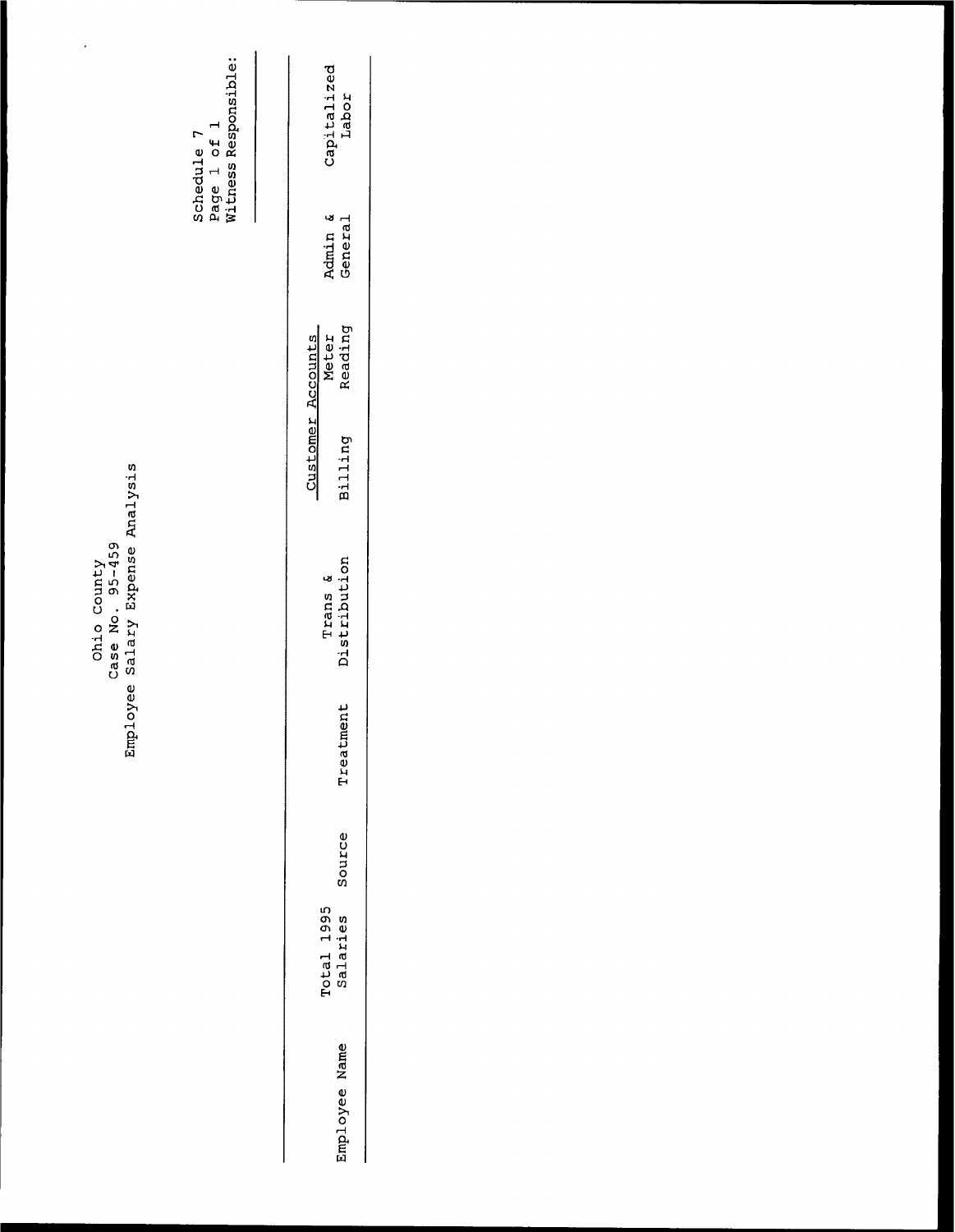|                             |        | Case Cost Analysis<br>Case No. 95-459<br>Ohio County<br>Rate |                                  |                                                    |                        |
|-----------------------------|--------|--------------------------------------------------------------|----------------------------------|----------------------------------------------------|------------------------|
|                             |        |                                                              |                                  | Witness Responsible:<br>Schedule 15<br>Page 1 of 1 |                        |
| Transaction<br>Date         | Vendor | of Service Provided<br>Description                           | No. of<br><b>Billed</b><br>Hours | Hourly<br>Rate                                     | <b>Billed</b><br>Total |
| Engineering:<br>Accounting: |        |                                                              |                                  |                                                    |                        |
| Legal:                      |        |                                                              |                                  |                                                    |                        |
| Consultant:                 |        |                                                              |                                  |                                                    |                        |
| Other:<br>(Identify)        |        |                                                              |                                  |                                                    | $\bullet$              |
|                             |        |                                                              |                                  |                                                    |                        |
|                             |        | $\epsilon$                                                   |                                  |                                                    |                        |
|                             |        |                                                              |                                  |                                                    |                        |
|                             |        |                                                              |                                  |                                                    |                        |
|                             |        |                                                              |                                  |                                                    |                        |
|                             |        |                                                              |                                  |                                                    |                        |
|                             |        |                                                              |                                  |                                                    |                        |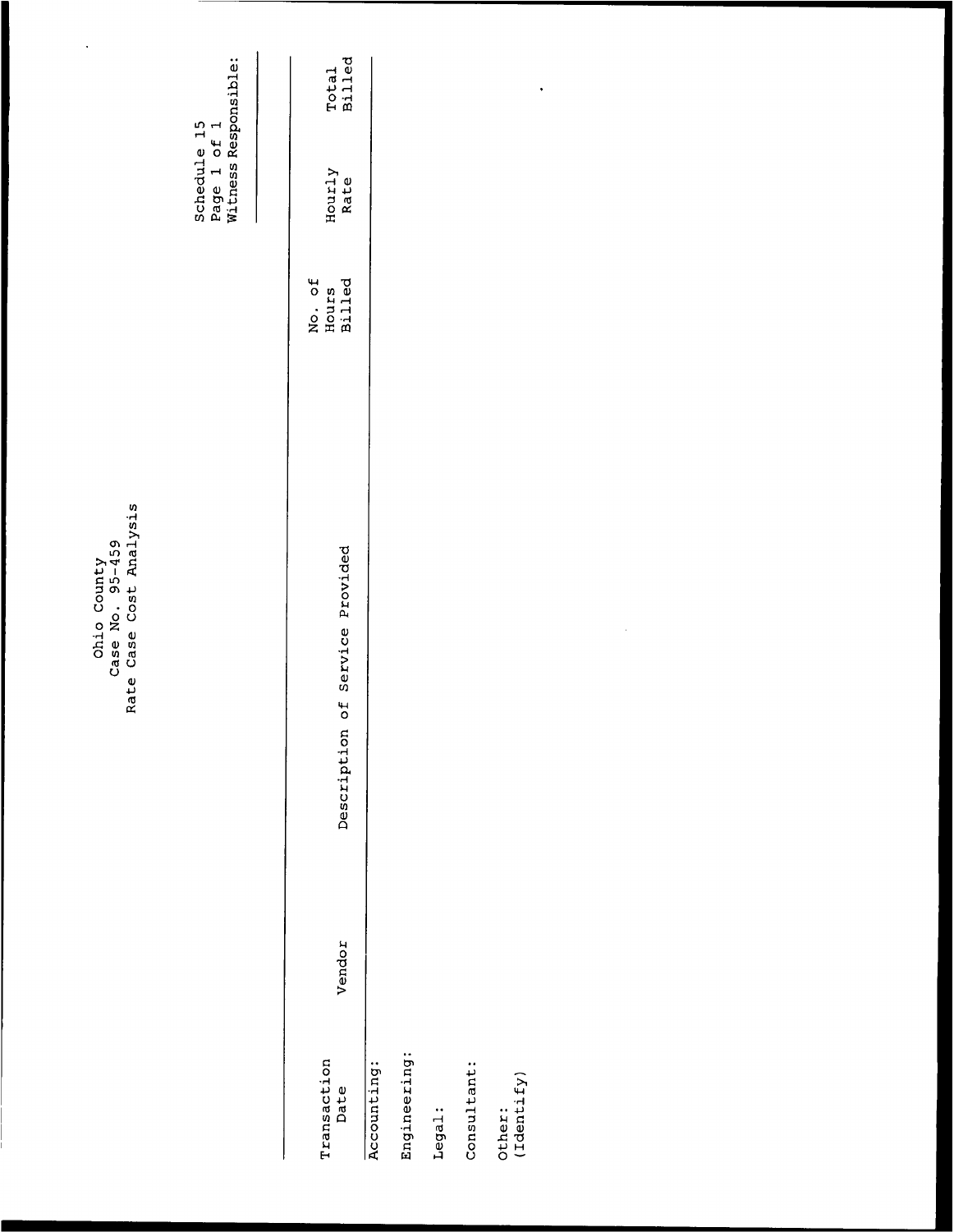# Ohio County<br>Case No. 95-459<br>Health Insurance Analysis

 $\ddot{\phantom{a}}$ 

Schedule 22<br>Page 1 of 1<br>Witness Responsible:

Amount Paid<br>By Ohio County Current Health Insurance Premium Employee<br>Contribution Amount Paid<br>by Ohio County 1994 Health Insurance Premiums<br>Employee Amount Paid<br>Contribution by Ohio County Coverage Type<br>Single/Family Employee Name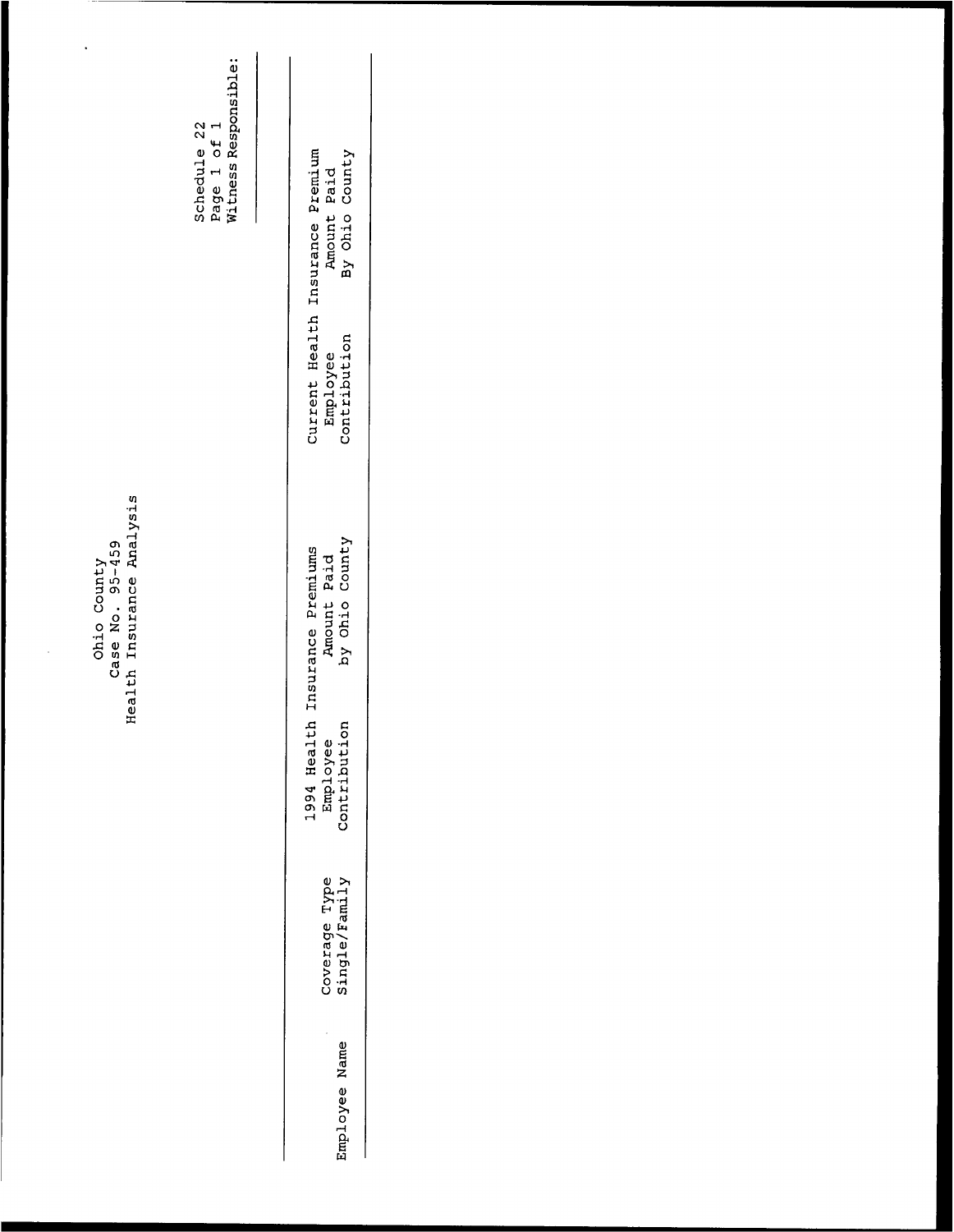| $\hat{\boldsymbol{\beta}}$                                   | Schedule 24<br>Page 1 of 1<br>Witness Responsible: | Amount                                 |
|--------------------------------------------------------------|----------------------------------------------------|----------------------------------------|
|                                                              |                                                    | Description                            |
| Operating Expense Analysis<br>Ohio County<br>Case No. 95-459 |                                                    | Reference<br>(Check # or<br>Invoice #) |
|                                                              |                                                    | Vendor                                 |
|                                                              |                                                    | Invoice<br>Date                        |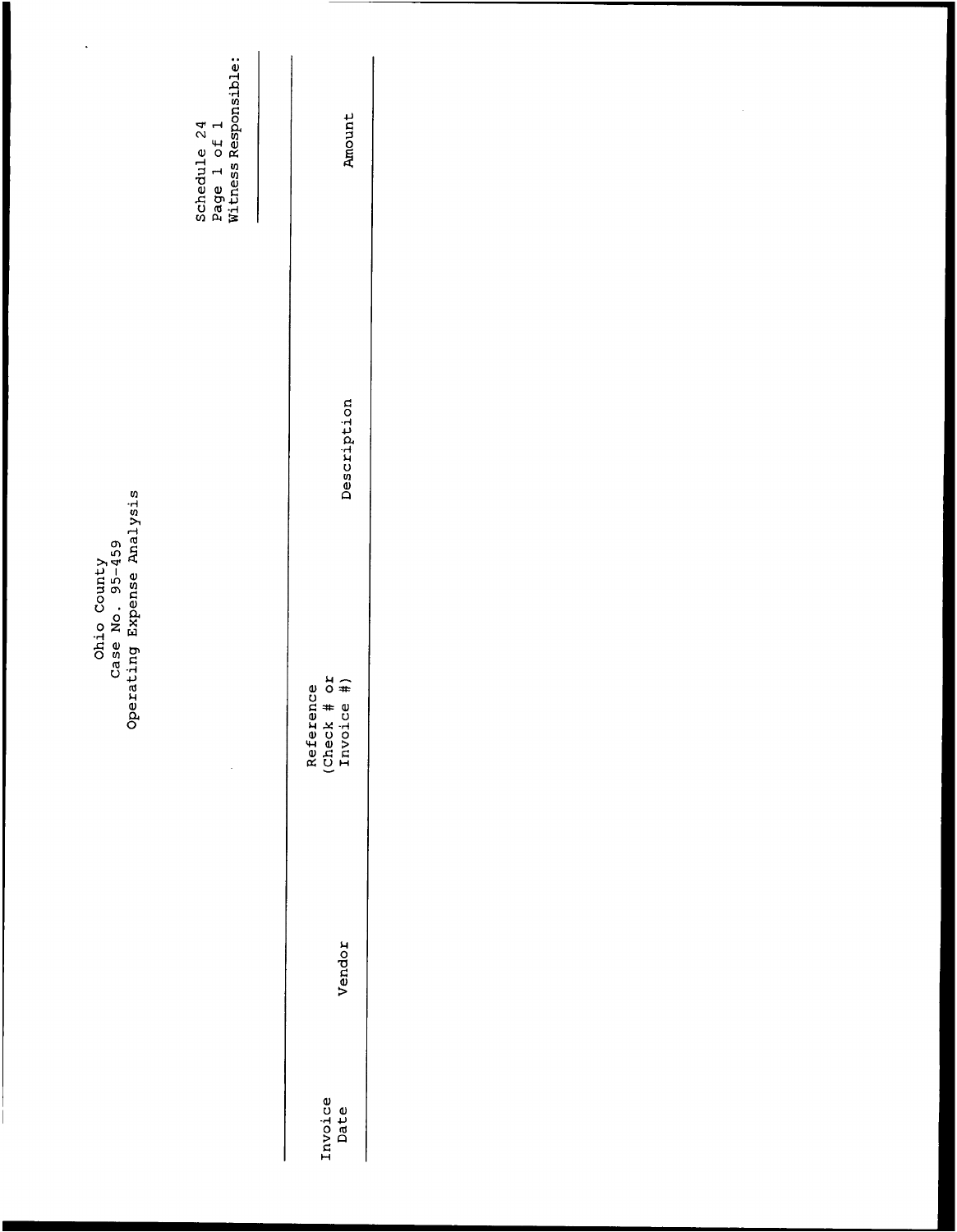|                                                              | Page 1 of 1<br>Witness Responsible:<br>Schedule 25<br>I | Expensed<br>in 1995<br>Amount<br>Premium<br>Annual   |                                        |  |  |
|--------------------------------------------------------------|---------------------------------------------------------|------------------------------------------------------|----------------------------------------|--|--|
| Insurance Expense Analysis<br>Case No. 95-459<br>Ohio County |                                                         | Ending<br>Date<br>Policy Period<br>Beginning<br>Date |                                        |  |  |
|                                                              |                                                         | Policy No.                                           |                                        |  |  |
|                                                              |                                                         | Policy Title                                         | i.e.: General Liability,<br>Auto, etc. |  |  |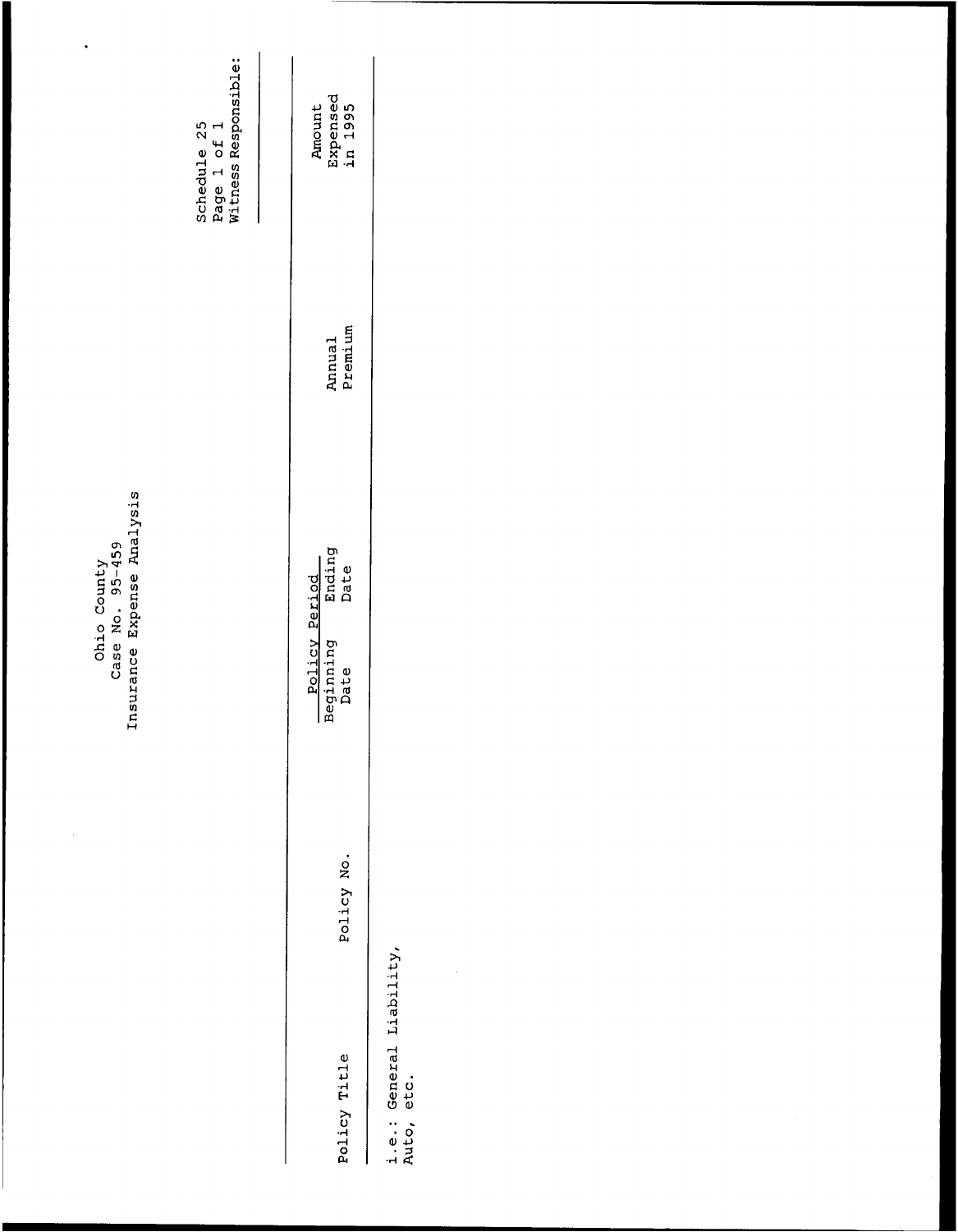| ŗ,                                                         | Schedule 26<br>Page 1 of 1<br>Witness Responsible: | Amount<br>Billed          |
|------------------------------------------------------------|----------------------------------------------------|---------------------------|
|                                                            |                                                    | Used<br>KWH               |
| Purchased Power Analysis<br>Ohio County<br>Case No. 95-459 |                                                    | Service<br>$\overline{P}$ |
|                                                            |                                                    | Service<br>From           |
|                                                            |                                                    | Reference<br>Check #      |
|                                                            |                                                    | Vendor                    |
|                                                            |                                                    | Date<br>Paid              |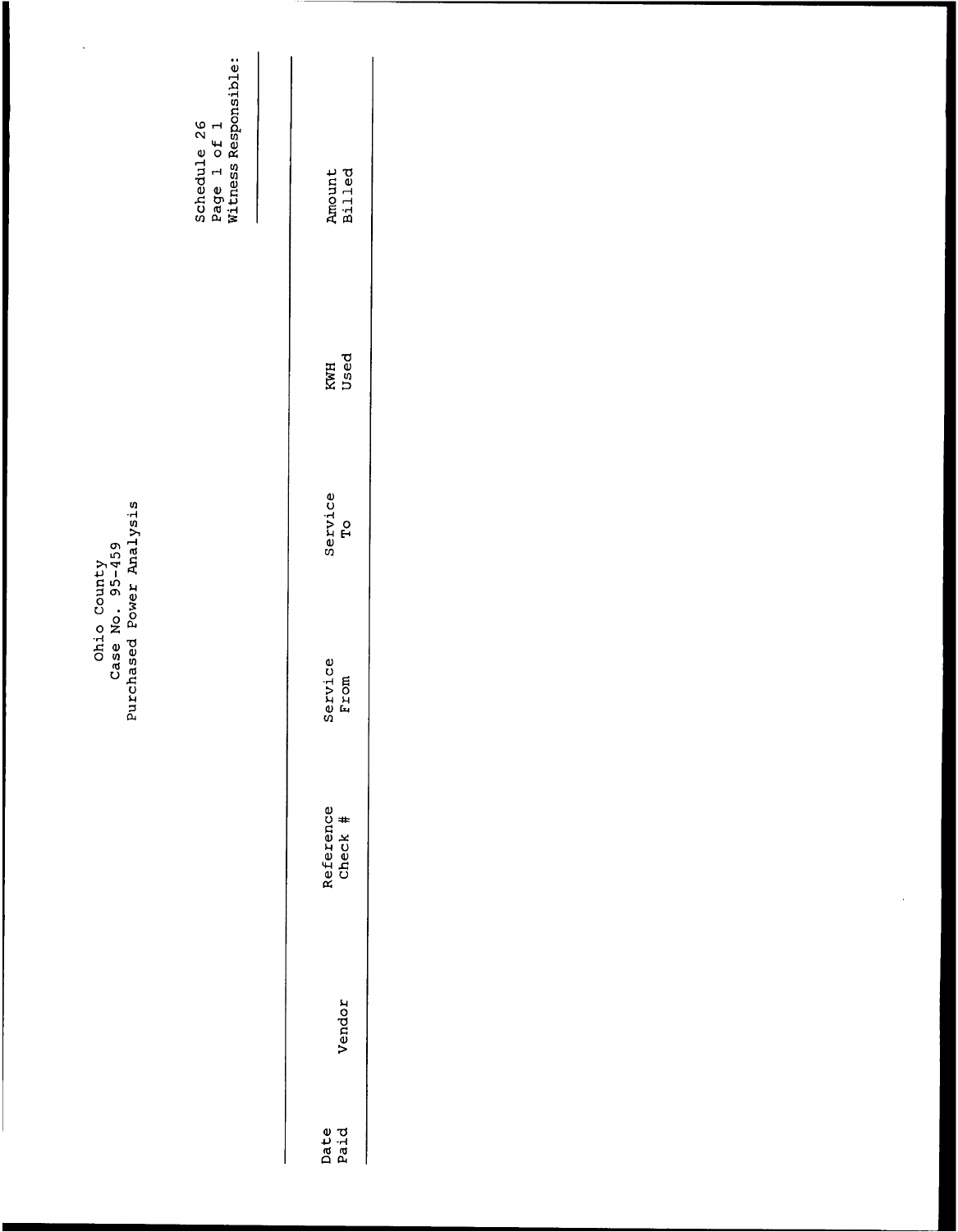# APPENDIX B AN APPENDIX TO AN ORDER OF THE PUBLIC SERVICE COMMISSION OF KENTUCKY IN CASE NO. 95-459 DATED APRIL 30, 1996

# AVERAGE METER CONNECTION EXPENSE COST JuSTIFICATION

Name of Utility

The following is an itemization of expenses for providing a metered service connection.

# A. Meter Size

|                 |  | 5/8-lnch $\Box$ 3/4-lnch $\Box$ 1-lnch $\Box$ 11/2-lnch $\Box$ | 2-Inch $\Box$ |
|-----------------|--|----------------------------------------------------------------|---------------|
| Other (specify) |  |                                                                |               |

## **B.** Materials Expense

|    |                                                    | <b>Quantity</b> | Unit<br>Cost | Total<br><b>Cost</b> |
|----|----------------------------------------------------|-----------------|--------------|----------------------|
| 1. | <b>Water Meter</b>                                 |                 | \$           | \$                   |
| 2. | <b>Meter Yoke</b>                                  |                 |              |                      |
| 3. | <b>Corporation Stop</b>                            |                 |              |                      |
| 4. | Meter Box and Top                                  |                 |              |                      |
| 5. | <b>Miscellaneous Fittings</b>                      |                 |              |                      |
| 6. | Other (Itemize)                                    |                 |              |                      |
|    | <b>Total Materials Expense</b><br>(add total cost) |                 |              | Ś.                   |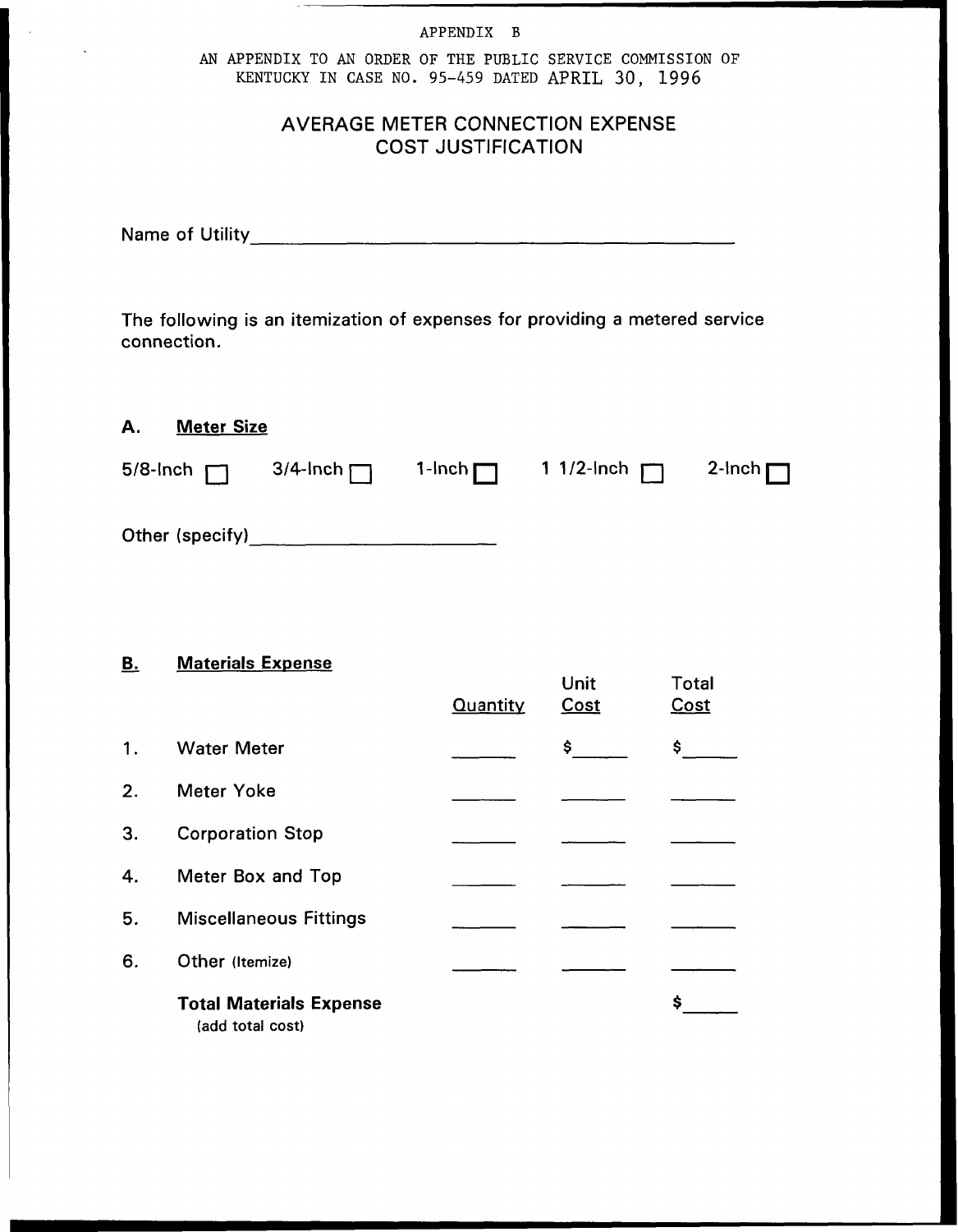# C. Service Pipe Expense

| <b>Type of Service Pipe</b> |  |  | Size of Service Pipe |  |
|-----------------------------|--|--|----------------------|--|
|-----------------------------|--|--|----------------------|--|

|    |                                                         | Quantity | Unit<br>Cost | Total<br>Cost |
|----|---------------------------------------------------------|----------|--------------|---------------|
| 1. | <b>Short Side Service</b>                               |          | Ŝ            |               |
| 2. | Long Side Service                                       |          |              |               |
|    | <b>Average Cost</b><br>(Add total cost and divide by 2) |          |              |               |

# D. Installation Expense

## Labor

|    |                           | <b>Total</b><br><b>Hours</b> | Hourly<br>Rate | Total<br>Cost |
|----|---------------------------|------------------------------|----------------|---------------|
| 1. | <b>Short Side Service</b> |                              | s              |               |
| 2. | Long Side Service         |                              |                |               |
|    | <b>Average Cost</b>       |                              |                | s             |

(Add total cost and divide by 2)

# **Equipment**

|    |                                                         | <b>Total</b><br><b>Hours</b> | Hourly<br>Rate | Total<br>Cost |
|----|---------------------------------------------------------|------------------------------|----------------|---------------|
| 1. | <b>Short Side Service</b>                               |                              |                |               |
| 2. | Long Side Service                                       |                              |                |               |
|    | <b>Average Cost</b><br>(Add total cost and divide by 2) |                              |                | Ś             |